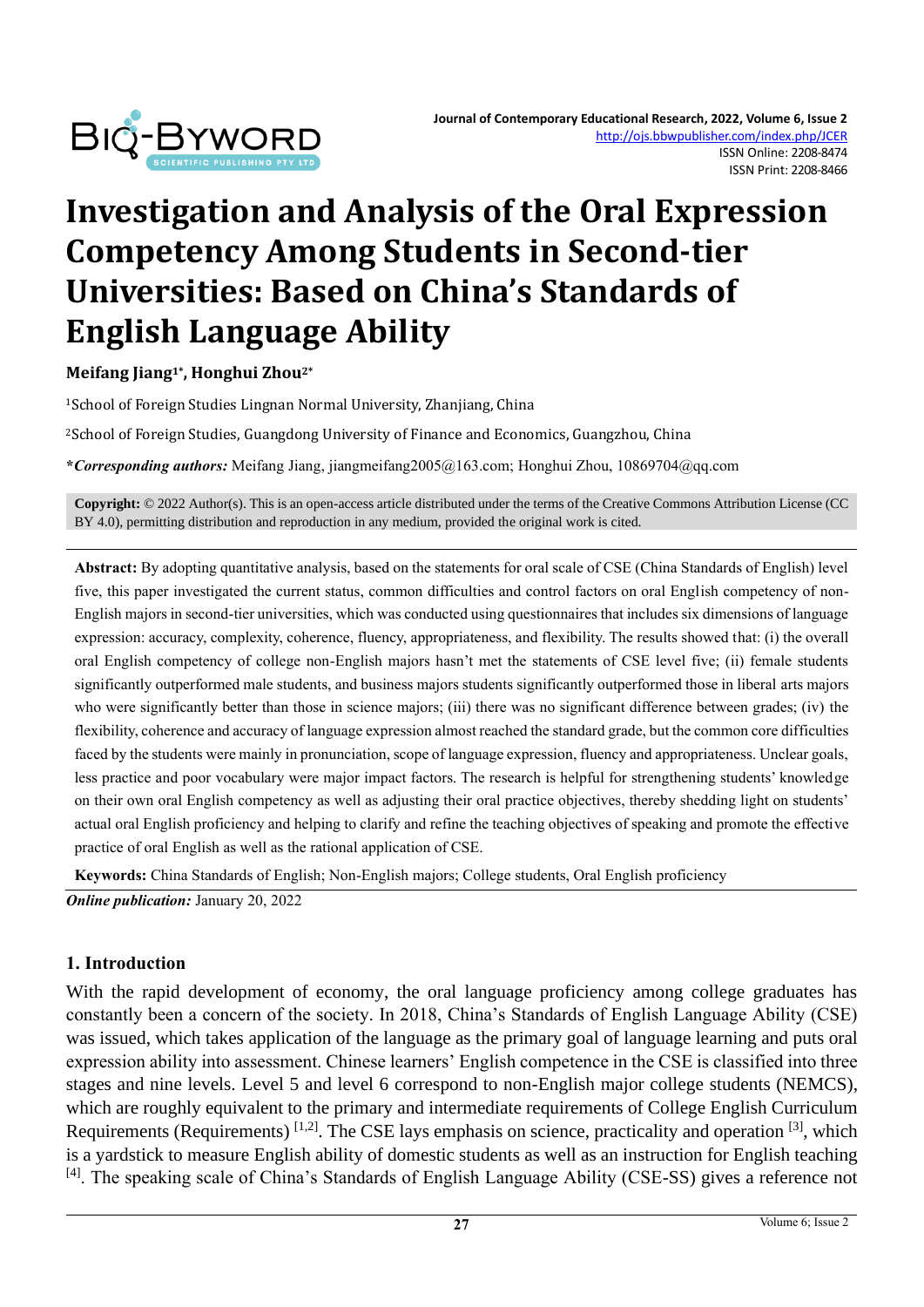only for oral English teaching, but also an assessment at various stages in China. Current research of CSE-SS mainly focuses on four aspects: discussion on principles and methods of the scale construction [5]; exploration on "can-do" descriptors <sup>[5-7]</sup>; research on integration between test and the scale <sup>[8]</sup>; and study of its validity <sup>[9]</sup> and influence on the test construct validity <sup>[10]</sup>. So far, only few empirical research has been undertaken on the application of language proficiency scales. Using CSE-SS as an example, Jin and Jie discussed the major challenges by its application, proposed a framework and set out a research agenda for the CSE-SS impact studies  $^{[2]}$ . Based on the CSE-SS, the study is to evaluate the current situation of non-English major college students' oral English competence and explore the characteristics, helping learners' self-assessment and self-reflection of their strengths and weaknesses for oral expression as well as teachers' adjustment on teaching objectives, content and methods, and providing an empirical basis for the future practice and exploration of oral scale.

### **2. Literature review**

The study on the process and competence for oral expression has always been greatly concerned in psycholinguistics, cognitive linguistics, second language acquisition and other disciplines [11], and oral expression is regarded as an integral unity as well as a procedural and holistic concept in cognitive vision  $[12-14]$ . According to the theory of communicative language competence  $[15-17]$ , language competence includes the language knowledge mastered by language users and the strategic ability to guide and monitor language communication, and the acquisition of language knowledge and strategy is an important criterion to distinguish speakers of different levels. Bachman defined communicative language competence as "the ability to make proper use of knowledge to communicate in specific situation." [15] Yang et al. defined oral English competence as "the ability to use oral English to communicate and complete communicative tasks in specific occasions." [18]

International research on speaking of Second Language mainly focuses five aspects  $[19]$ : (i) Development of phonology; (ii) Learners' ability of listening and speaking and its relationship; (iii) Factors affecting oral learning of second language learners, such as attitude, motivation and social environment; (iv) Transferring of native language from the perspective of language change, variation and marker; and (v) Research on oral English teaching, including learning and thought process, communication strategies, classroom teaching and assessing. Up to now, the above-mentioend five research topics are still the focus, which mainly concentrate on the results of oral expression, rather than analyzing the problems in the development process based on the detailed description of the oral development process of the second language learners. China started late on the study of oral expression of Second language, but has attracted much attention of researchers  $[20,21]$ , and meanwhile, they began to rethink foreign language education  $[22]$ . The study of oral expression of second language mainly covers four fields: (i) Establishing the theoretical model of spoken language development; (ii) Research on effective forms of oral English evaluation [23,24]; (iii) Explore the characteristics and regular patterns of expression  $[25]$ ; (iv) Improvement of teaching methods [11, 26-28]. In addition, it has attracted much attention from scholars, such as the development of fluency, accuracy and complexity for oral expression  $[29,30]$ , communication strategies and Individual differences <sup>[31]</sup>, thinking process of oral expression, controlling factors for oral ability <sup>[32-37]</sup>, etc. However, the objects of the above study were mainly freshmen (majors/non-majors) and middle school students, rarely focusing on sophomores and juniors. Few concerned the learning needs of college students at different levels for oral expression  $[22]$ . Fewer researches evaluated the current situation and core problems of students' oral proficiency based on CSE, which mostly focus on the fluency, accuracy and complexity of oral expression. Skehan believes that "fluency," "accuracy" and "complexity" are the basic indicators to evaluate oral proficiency <sup>[38]</sup>. Crookes (1989) and Wigglesworth (1997) argue that the validity of communication can be judged by examining the accuracy of grammar use in learners' oral expressions [39,40].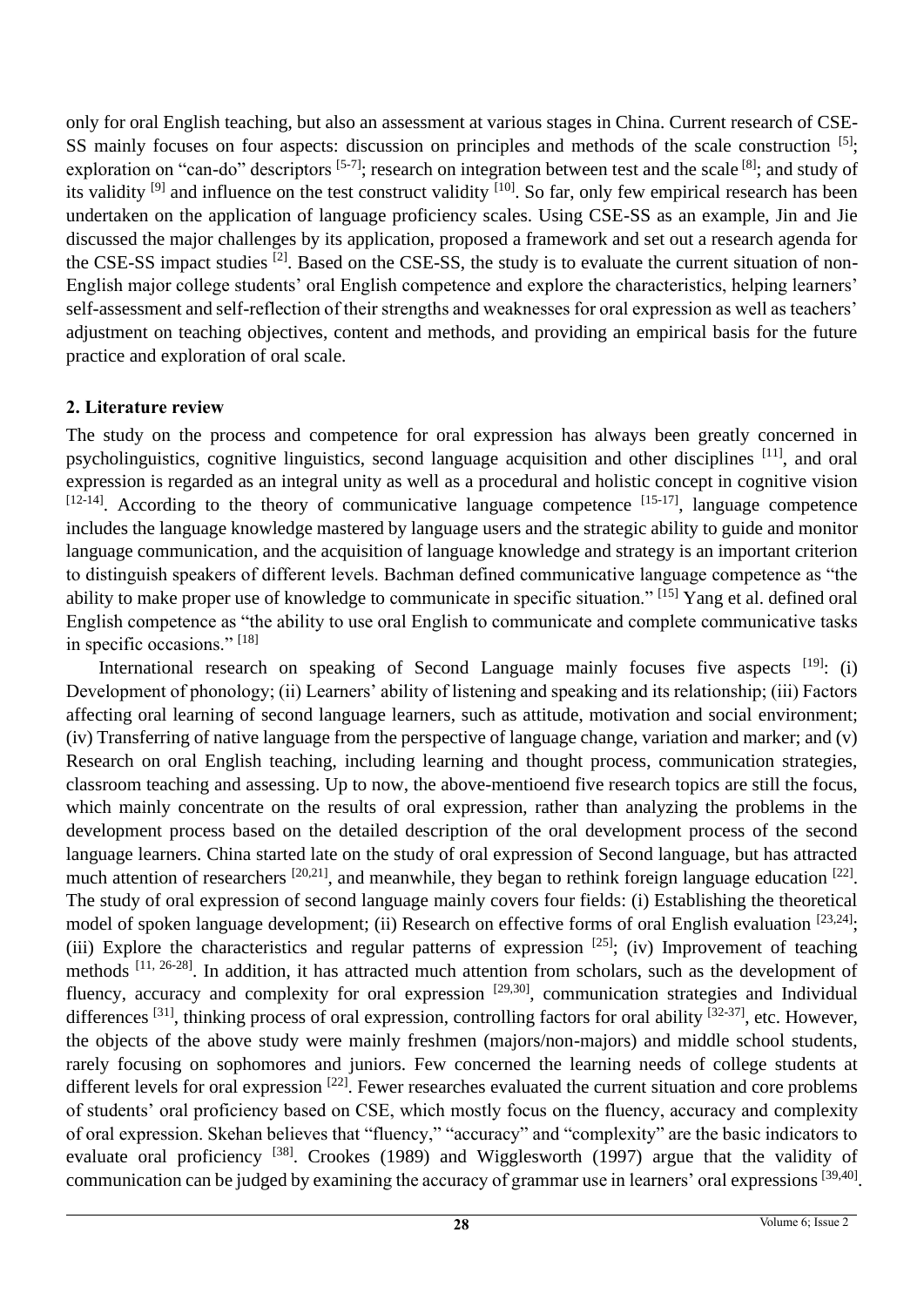According to Yang et al., for a comprehensive description of the spoken language ability, it should commence with the accuracy (phonology, grammar), richness (vocabulary, syntax), coherence (use of connection means), fluency (the length of the continuous speech), appropriateness (effective participation) and flexibility (use of communication strategy)  $^{[7]}$ .

Based on the "can-do" statement for oral Expression of CSE level 5, this study is to explore the current situation of oral English ability of NEMCS from Chinese second-tier universities, discusses the core issues and influencing factors of the development of their oral English ability and analyze the central difficulties and contributing factors, providing suggestions for oral English development of domestic non-English major college students from second-tier universities.

# **3. Study**

Before the study, 575 subjects were investigated for their learning behaviors and learning environment. According to the survey, 99.73% of them have at least one smart phone; 99.46% have ever used mobile phone apps of English learning; 95.12% think spoken English is very important; 95.93% hope to improve their oral expression ability, of which 13.27% have a short-term experience of speaking English abroad. College students in the new era have more access to the shared resources, with excellent resources and better conditions for oral English learning and practice.

# **3.1. Research questions**

Based on SA and the sub-scales for oral expression of the CSE, this study analyzed NEM college students' current status of oral English ability and common difficulties, explored the main factors restricting the development of their oral ability. The study intended to answer the following three questions: (i) What is the current situation on oral English ability of NEM college students? Are there significant differences between genders, grades and majors? (ii) What problems do NEM college students have in their oral English ability? (iii) What are the main factors affecting their development of oral English ability?

# **3.2. Participants**

Participants of the study are 575 NEM Chinese students (the second- and third-year) (NEMCS) from second-tier universities (in region of Pearl River Delta, the inland city of Changsha and the western region of Guangdong province), including 133 junior students who have finished all four books learning of College English and 442 sophomores who are learning College English Book III at the time of this study. Students' score of Gaokao is higher than enrollment cut-off point of the university and have been learning English as a second language. Students have participated in self- and peer- assessment and received relevant training and guidance.

# **3.3. Research methodology**

The study adopts the methods which mainly include questionnaire and semi-structured interview. The questionnaire is designed based on the "can-do" statements of self-assessment (SA) scale and sub-scales for oral expression of the CSE level 5 without destroying the contents of original descriptors. Studies have shown that self-assessment can effectively acquire the situation of English proficiency of second language learners [41-43]. Self-assessment is a reliable and effective way to test students' communicative language competence. Compared with students' own listening and reading abilities, students can more accurately assess their own speaking and writing abilities [44]. The questionnaire is composed of two parts. Part One is about the participants' basic information (as shown in **Table 1**), consisting of gender, major and grade. Part Two is the body of questionnaire, 29 items included which covered six dimensions of features of oral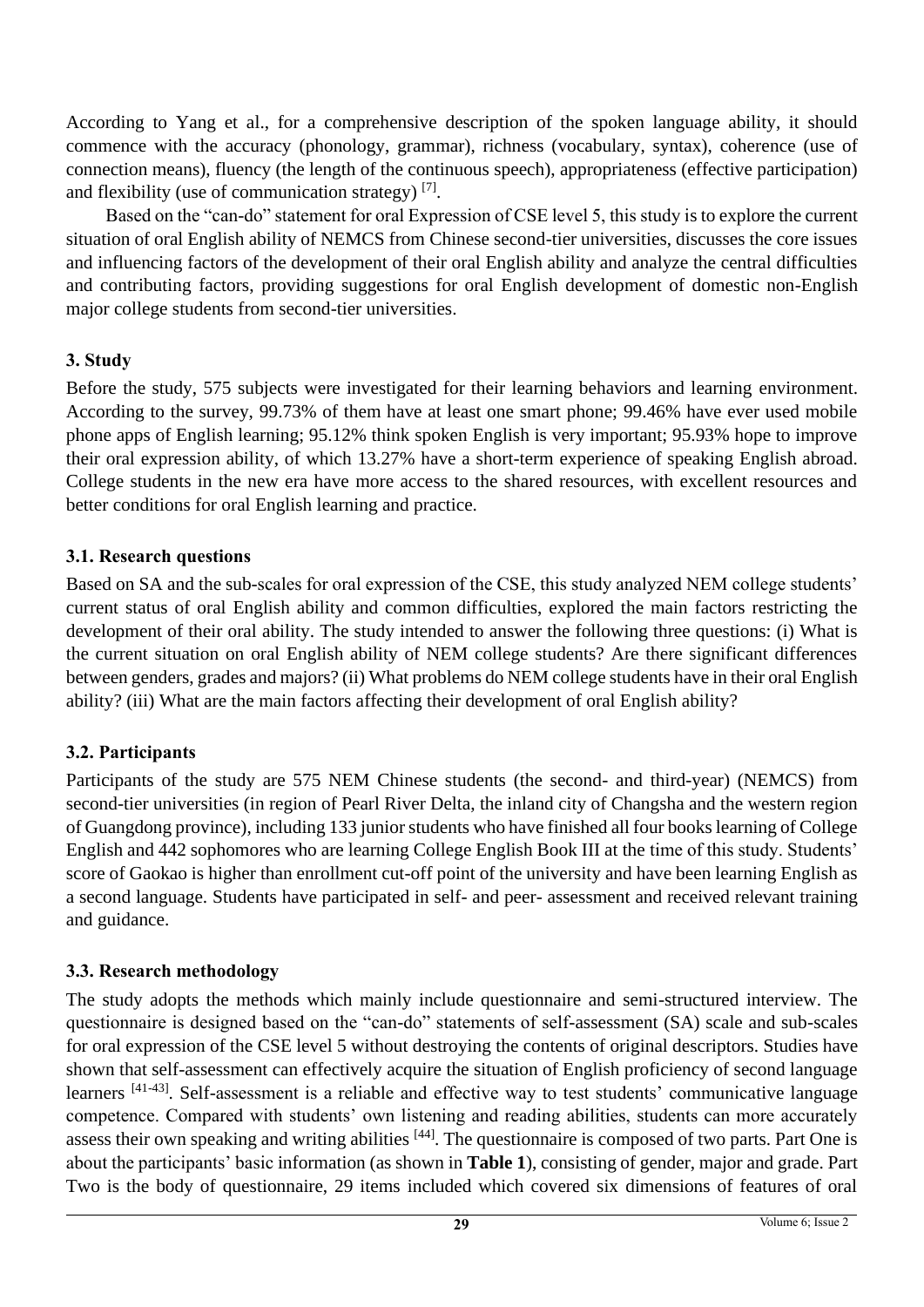expression: accuracy, breadth, fluency, coherence, appropriateness, and flexibility. The study of features for oral expression is of great practical significance for teaching and testing [5]. Subjects were asked to tick only one choice on each item on a five-point Likert Scale ranging from one (never true for me) through two (usually not true for me), three (somewhat true for me) and four (usually true for me) to five (always true for me). The self-assessment score was the sum of the responses: the higher the score was, the more accurate the language expression was and the richer the sentence pattern, as well as the more the fluency, the better the coherence, the more appropriate the language, the more the flexibility. It showed the higher the oral expression ability.

| Information | Classification  | Total number of people | Percentage |
|-------------|-----------------|------------------------|------------|
| Gender      | Male            | 152                    | 26.43%     |
|             | Female          | 423                    | 73.57%     |
| Major       | Arts            | 232                    | 40.35%     |
|             | Science         | 245                    | 42.61%     |
|             | <b>Business</b> | 98                     | 17.04%     |
| Grade       | Sophomore       | 442                    | 76.87%     |
|             | Junior          | 133                    | 23.13%     |

**Table 1.** Basic information of the participants

To have more detailed and accurate results of quantitative analysis, the paper also adopts the method of interview. We randomly selected five students in eight classes out of 16 involved in the survey; there was a total of 40 including sophomores and juniors. The interview focused on three aspects: (i) How about the respondents' attitude towards oral English learning, self-assessment oral English ability and the expectation of improvement? (ii) What are the ways for practice and the practice length per week? (iii) What are the big difficulties in expressing personal views in English?

### **3.4. Data collection**

A total of 575 NEM college students were surveyed by online questionnaire on the platform of Wenjuanxing. The link of the questionnaire was forwarded to the students by English teachers in these universities. 575 questionnaires were collected and 422 were valid. SPSS19.0 software was used to conduct descriptive statistics analysis such as *t*-test and analysis of variance (ANOVA).

To test the credibility of the data and ensure the scientific conclusions, the study adopted Cronbach  $\alpha$ reliability coefficient and factor load coefficient test to verify the reliability and validity of the questionnaire. From the results of reliability test as shown in **Table 2**, coefficient values of all six dimension are greater than 0.8, the minimum value is 0.812, which could be used for further analysis. The CITC values corresponding to the analytical terms are greater than 0.7. There is a good correlation between the analysis items. Exploratory factors were used to test validity, 29 items of the questionnaire were classified into six dimensions. The results showed all common values for validity test of all items that are greater than 0.5, information can be effectively extracted; KMO is 0.970 (>0.8), Bartlett spherical test results are significant (Sig.=0.000), the value of CPV is  $73.370\%$  ( $>50\%$ ). Most item information were extracted for six dimensions, showing that the research data has good structural validity. The result of confirmatory factor analysis proved that the AVE values for each dimension are greater than 0.5, and CR values all are greater than 0.7, indicating a good aggregation validity of the data.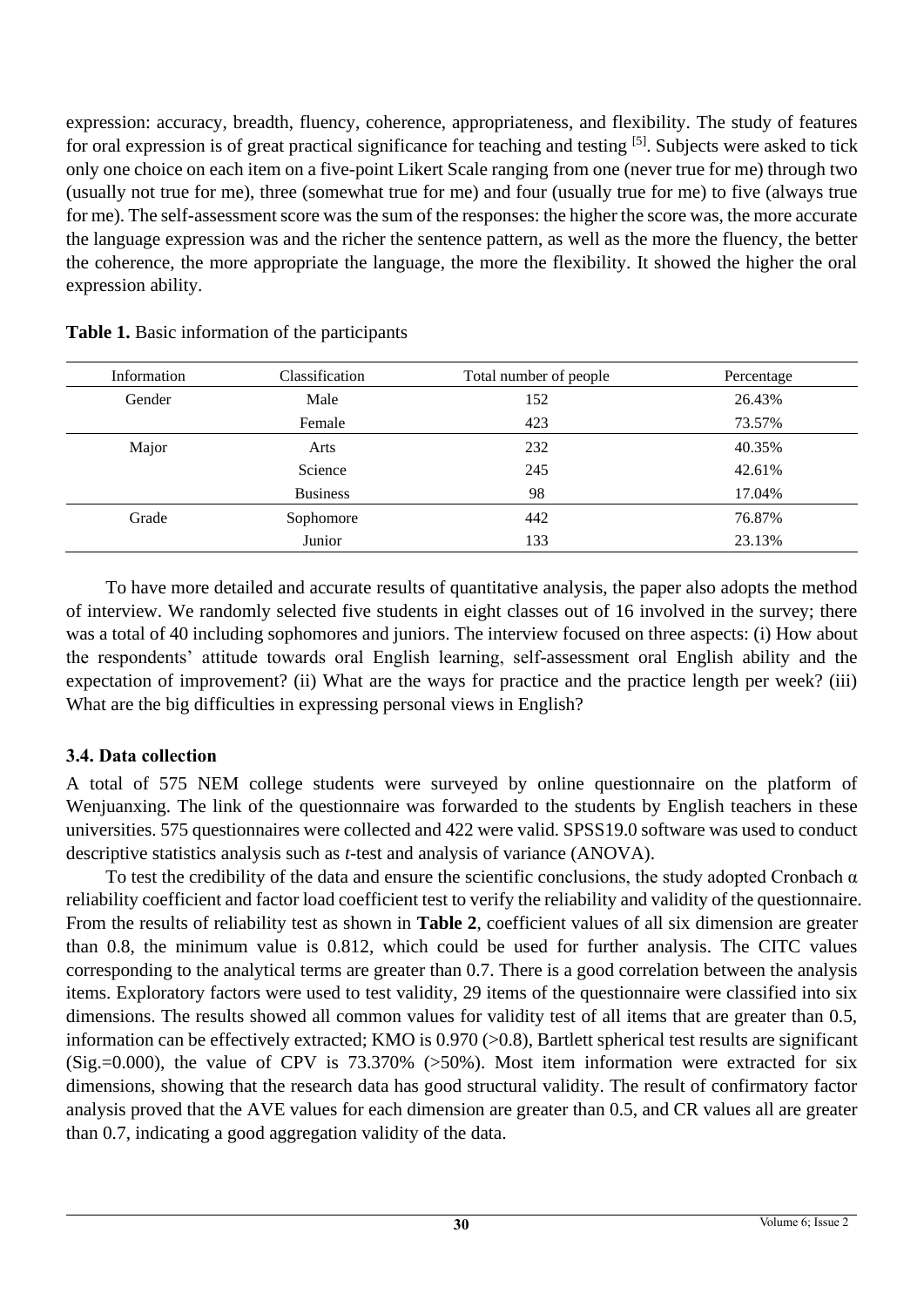#### **Table 2.** Results of reliability test

| Factor                                 | Number of scales | <b>KMO</b> values | Cronbach's $\alpha$ factor |
|----------------------------------------|------------------|-------------------|----------------------------|
| Accuracy of language expression        |                  | $.852**$          | .875                       |
| Complexity of language expression      |                  | $.801**$          | .857                       |
| Coherence of language expression       |                  | $.806**$          | .825                       |
| Fluency in Language Expression         |                  | $.847**$          | .870                       |
| Appropriateness of language expression |                  | $.802**$          | .812                       |
| Flexibility of language expression     | h                | $.864**$          | .908                       |

#### **4. Findings and discussion**

# **4.1. The current situation of participants' oral expression ability**

# **4.1.1. Participants' overall results of oral expression competency**

The descriptive statistical analysis of the survey results does not contain exception value. The mean value of six dimensions on oral ability (accuracy, scope, coherence, fluency, appropriateness, and flexibility) can be described and analyzed. As stated in **Table 3**, the mean of each dimension (between 2.498 and 2.931) and the questionnaire (2.762) is lower than the average score (3.0), and the standard deviation is less than one. It shows the subjects' overall level of oral expression competency are in the lower level of the scale and has not yet reached the CSE level 5, but flexibility (2.931), consistency (2.841) and accuracy (2.819) of expression are almost reaching the level. The scores of appropriateness (2.779), fluency (2.705) and scope (2.499) are low, which are still far from the statements of CSE level 5. In particular, the scope of oral expression needed to be improved urgently. The maximum value also indicates that the scope and fluency of the subjects' oral expression are the ability items that need to be paid attention to.

| <b>Dimensions</b> | Number of      | N   | Minimum value | Maximum value | Average | Standard deviation |
|-------------------|----------------|-----|---------------|---------------|---------|--------------------|
|                   | items          |     |               |               |         |                    |
| Accuracy          | 7              | 422 | 1.000         | 4.714         | 2.819   | .658               |
| <b>Breadth</b>    | 4              | 422 | 1.000         | 4.500         | 2.498   | .666               |
| Coherence         | $\overline{4}$ | 422 | 1.000         | 4.500         | 2.841   | .676               |
| Fluency           | 5              | 422 | 1.000         | 4.600         | 2.705   | .691               |
| Appropriateness   | 3              | 422 | 1.000         | 5.000         | 2.779   | .735               |
| Flexibility       | 6              | 422 | 1.000         | 5.000         | 2.931   | .708               |
| Total             | 29             | 422 | 1.000         | 4.719         | 2.762   | .689               |

**Table 3.** Current level of oral expression ability of college non-English majors

### **4.1.2. Differences among participants of different genders, grades, and majors**

The data is normally distributed by test, *t*-test can be used to analyze the difference between two sets of data. There is no significant difference  $(P > 0.05)$  between participants of different genders, grades and majors on the dimension of flexibility, appropriateness, accuracy, fluency, coherence, and breadth by F test, which shows the sample is relatively concentrated with homogeneity of variance; therefore, ANOVA can be performed.

As is shown in **Table 4**, there are significant differences  $(P < 0.01)$  in five dimensions (flexibility, appropriateness, fluency, consistency, and accuracy) among students of different genders: the mean of girls which almost come to the statement of CSE level 5 is higher than that of boys, who have more space for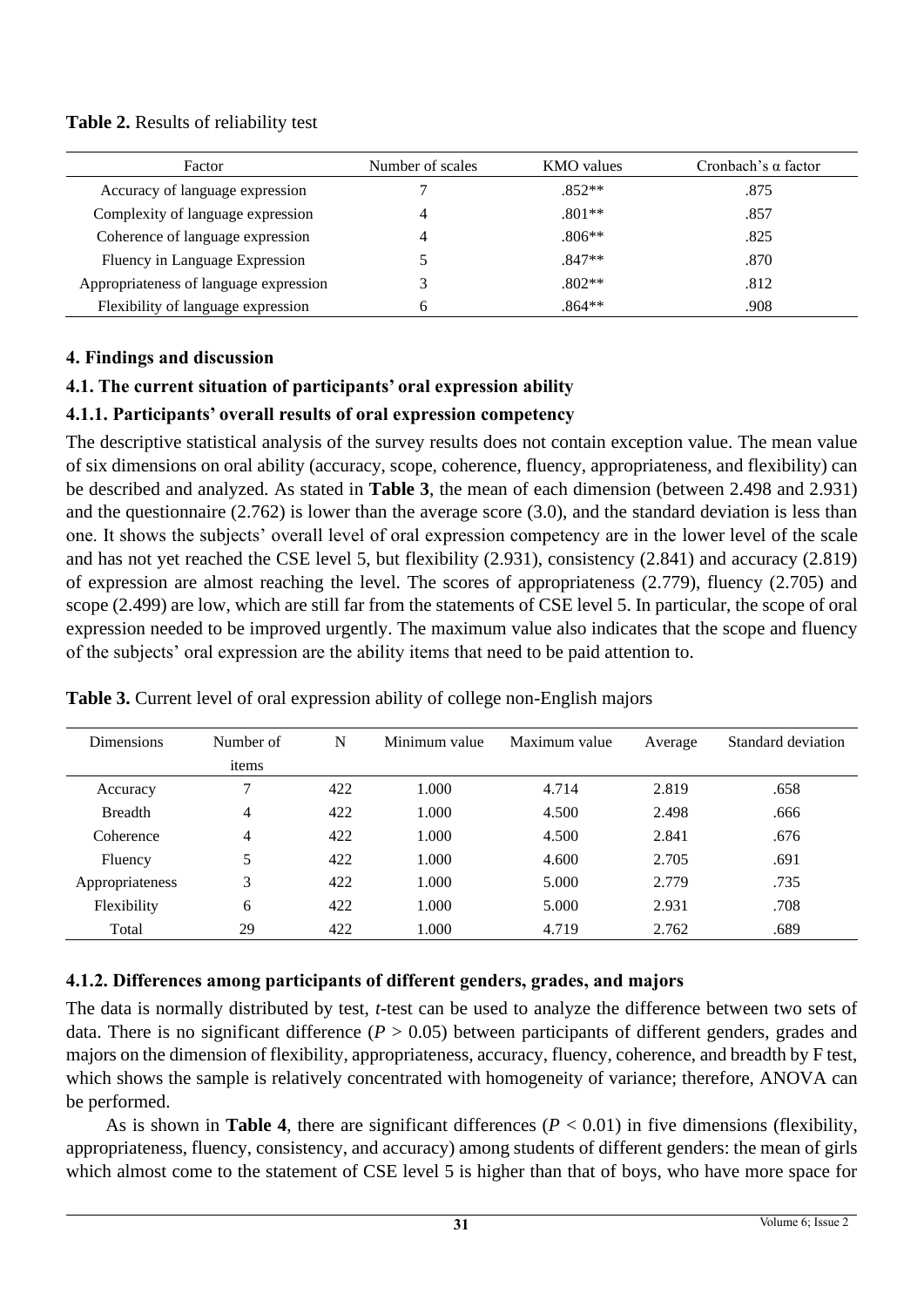improvement. But there is no significant difference  $(P > 0.05)$  in the expression of breadth, girls' is slightly better than that of boys. So, more attention should be paid to boys.

| <b>Dimensions</b> | Gender (mean $\pm$ standard deviation) |                 | D     |          |
|-------------------|----------------------------------------|-----------------|-------|----------|
|                   | Female $(N = 336)$                     | Male $(N = 86)$ |       |          |
| Flexibility       | $2.98 \pm 0.70$                        | $2.73 \pm 0.71$ | 3.000 | $.003**$ |
| Appropriateness   | $2.83 \pm 0.72$                        | $2.59 \pm 0.75$ | 2.760 | $.006**$ |
| Fluency           | $2.75 \pm 0.68$                        | $2.53 \pm 0.69$ | 2.608 | $.009**$ |
| Coherence         | $2.90 \pm 0.70$                        | $2.63 \pm 0.69$ | 3.151 | $.002**$ |
| Scope             | $2.53 \pm 0.67$                        | $2.38 \pm 0.64$ | 1.792 | .074     |
| Accuracy          | $2.88 \pm 0.64$                        | $2.58 \pm 0.69$ | 3.759 | $0.00**$ |

**Table 4.** Gender differences in oral English ability of college non-English majors

*P* < 0.05\*\* *p* < 0.01

**Table 5** shows there are significant differences in ability of six dimensions among students of different majors ( $P < 0.05$ ): the mean of business students is higher than that of arts students whose is higher than that of science students, which means oral expression competency of business students (mean value is 2.91) is closer to CSE level 5, comparing with art students. While science students with a much lower mean (2.64) need to make more efforts. All the participants score the lowest on the breadth and fluency, but business and art students are better than science ones. Attention to the science students is needed.

**Table 5.** Professional differences in oral English ability of non-major college students

| <b>Dimensions</b> |                 | Profession (mean $\pm$ standard deviation) | F               | P     |          |
|-------------------|-----------------|--------------------------------------------|-----------------|-------|----------|
|                   | <b>Business</b> | Arts                                       | Science         |       |          |
|                   | $(N = 52)$      | $(N = 179)$                                | $(N = 191)$     |       |          |
| Flexibility       | $3.08 + 0.74$   | $3.01 + 0.70$                              | $2.81 \pm 0.70$ | 5.139 | $.006**$ |
| Appropriateness   | $2.82+0.75$     | $2.90+0.73$                                | $2.66 \pm 0.72$ | 5.186 | $.006**$ |
| Fluency           | $2.87 \pm 0.71$ | $2.76 \pm 0.68$                            | $2.61 \pm 0.68$ | 4.111 | $.017*$  |
| Coherence         | $2.95 \pm 0.75$ | $2.85 \pm 0.65$                            | $2.65 \pm 0.66$ | 6.271 | $.002**$ |
| Scope             | $2.73 \pm 0.75$ | $2.55+0.67$                                | $2.39 \pm 0.61$ | 6.295 | $.002**$ |
| Accuracy          | $3.01 + 0.73$   | $2.90+0.61$                                | $2.69 + 0.66$   | 7.02  | $.001**$ |

*P* < 0.05\*\* *p* < 0.01

**Table 6** shows there is no significant difference ( $P > 0.05$ ) between different grades on the abilities of six dimensions. The mean of junior students (2.84) is slightly higher than that of sophomores (2.74), indicating that oral expression competency of junior students is slightly better than that of sophomores, but both down to CSE level 5. Whether taking college English courses or not has no obvious promotion on the development of oral English ability.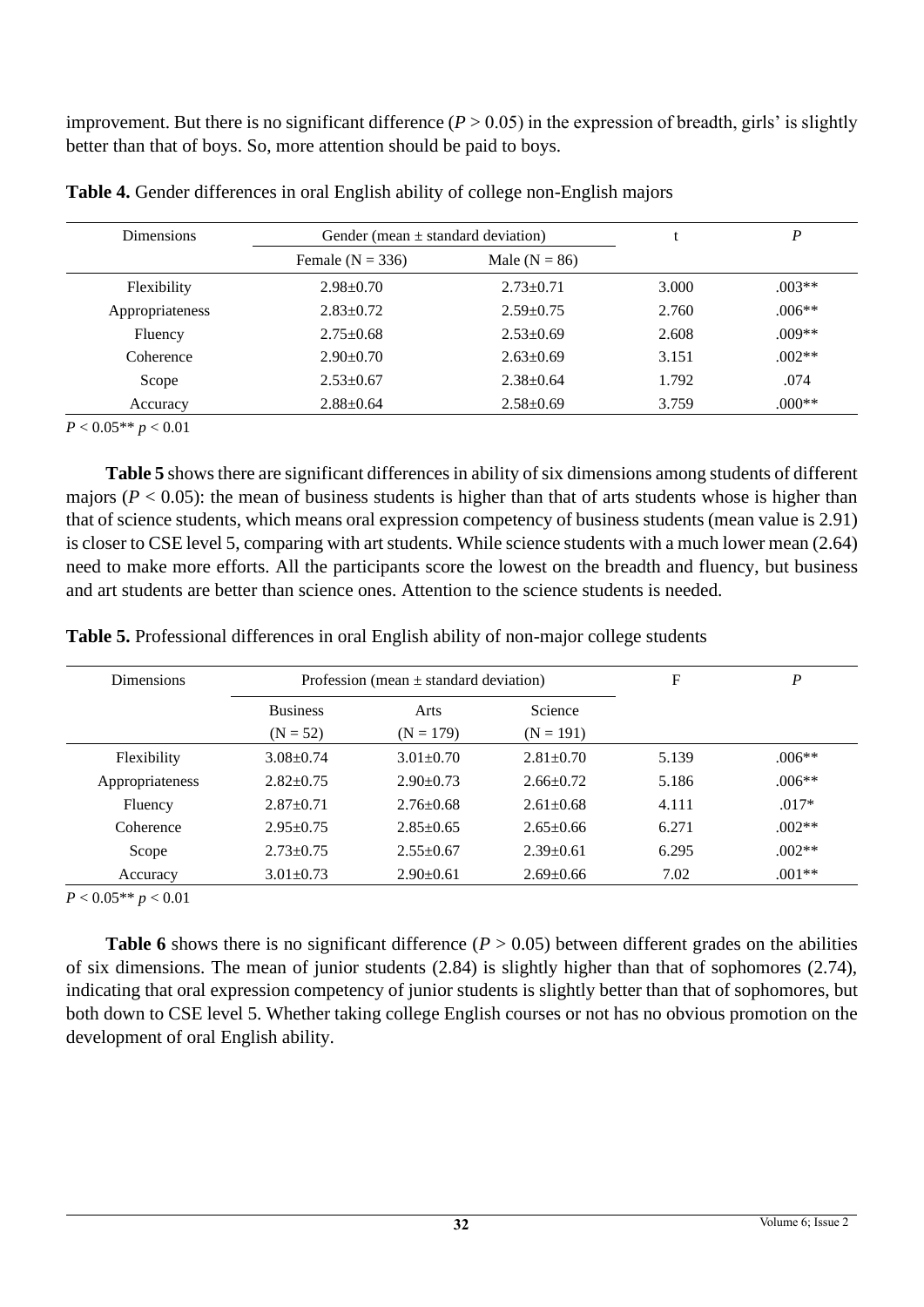| <b>Dimensions</b> | Grade (average $\pm$ standard deviation) |                 | D     |      |
|-------------------|------------------------------------------|-----------------|-------|------|
|                   | Junior $(N=101)$<br>Sophomore $(N=321)$  |                 |       |      |
| Flexibility       | $3.04\pm0.66$                            | $2.90 \pm 0.72$ | 1.739 | .083 |
| Appropriateness   | $2.87 \pm 0.70$                          | $2.75+0.74$     | 1.452 | .147 |
| Fluency           | $2.77 \pm 0.67$                          | $2.68 \pm 0.70$ | 1.127 | .26  |
| Coherence         | $2.92 \pm 0.63$                          | $2.81 \pm 0.73$ | 1.453 | .148 |
| Scope             | $2.59 \pm 0.66$                          | $2.47+0.67$     | 1.619 | .106 |
| Accuracy          | $2.87 \pm 0.63$                          | $2.80 \pm 0.67$ | 0.968 | .334 |

**Table 6.** Grade differences in oral English ability of non-major college students

*P* < 0.05\*\* *p* < 0.01

# **4.2. Problems of NEM college students' oral expression ability**

Comparing the average value of six dimensions for oral expression ability of the subjects (**Figure 1**), it shows scope, fluency and appropriateness of oral expression of NEMCS need to be improved urgently; scope of expression (2.5) requires the most attention, followed by fluency (2.70) and appropriateness (2.78). According to the data in **Figure 2**, **Figure 3** and **Figure 4**, the group in need of urgent improvement of scope is the female students of science sophomore (mean value: 2.57, 2.47, 2.39, respectively), while the group in need of urgent improvement of both fluency and appropriateness is the male students of science sophomore (mean value: 2.57, 2.68, 2.61, respectively). In general, the oral English ability of non-English majors from the second-tier universities has not reached CSE level 5; flexibility, accuracy and consistency of oral expression almost reach the level, while scope, fluency and appropriateness are desperately to be improved.



**Figure 1.** Comparison of dimensional averages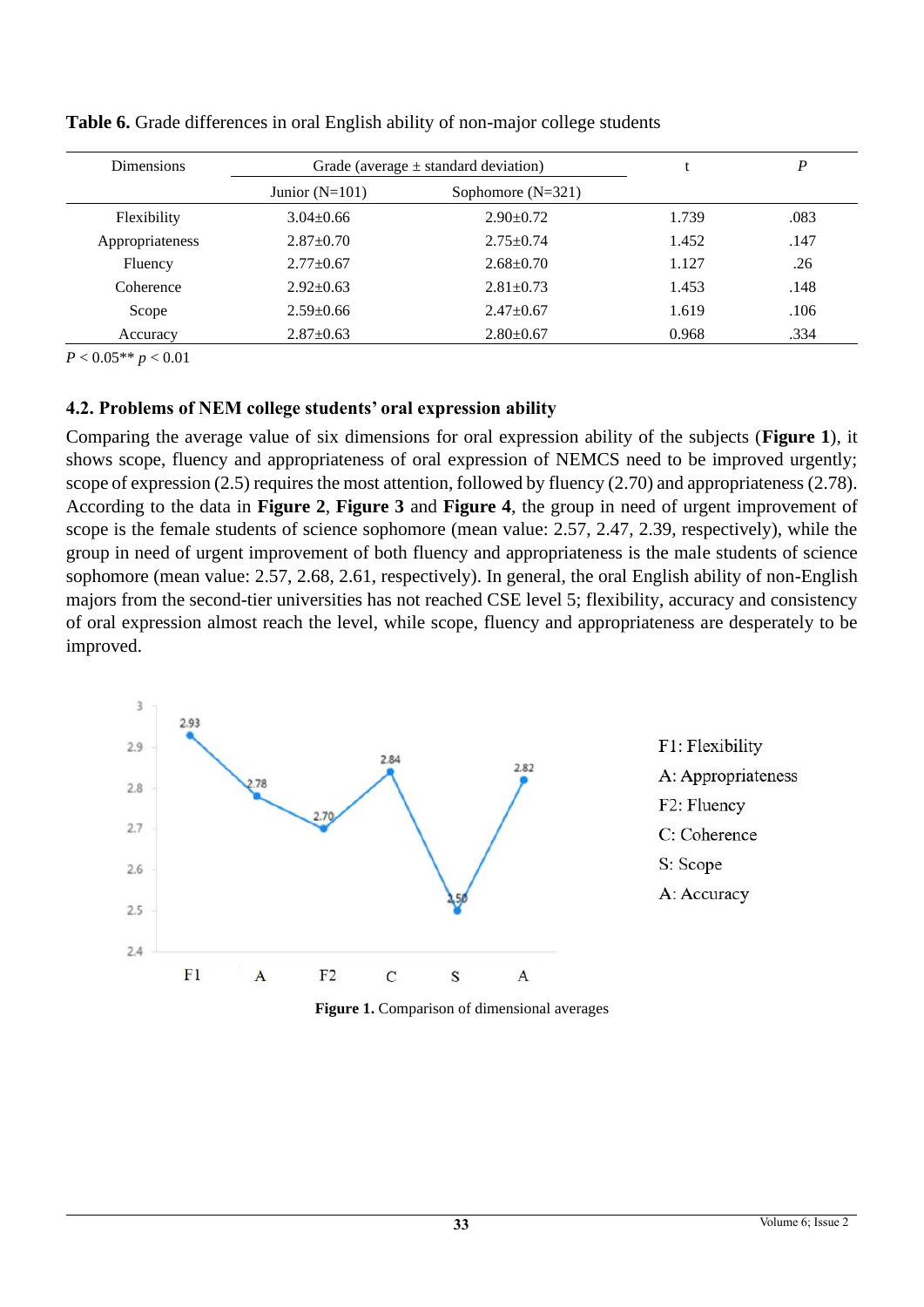

**Figure 2.** Comparison of different genders on six dimensions



**Figure 3.** Comparison of different grades on six dimensions



**Figure 4.** Comparison of different specialties on six dimensions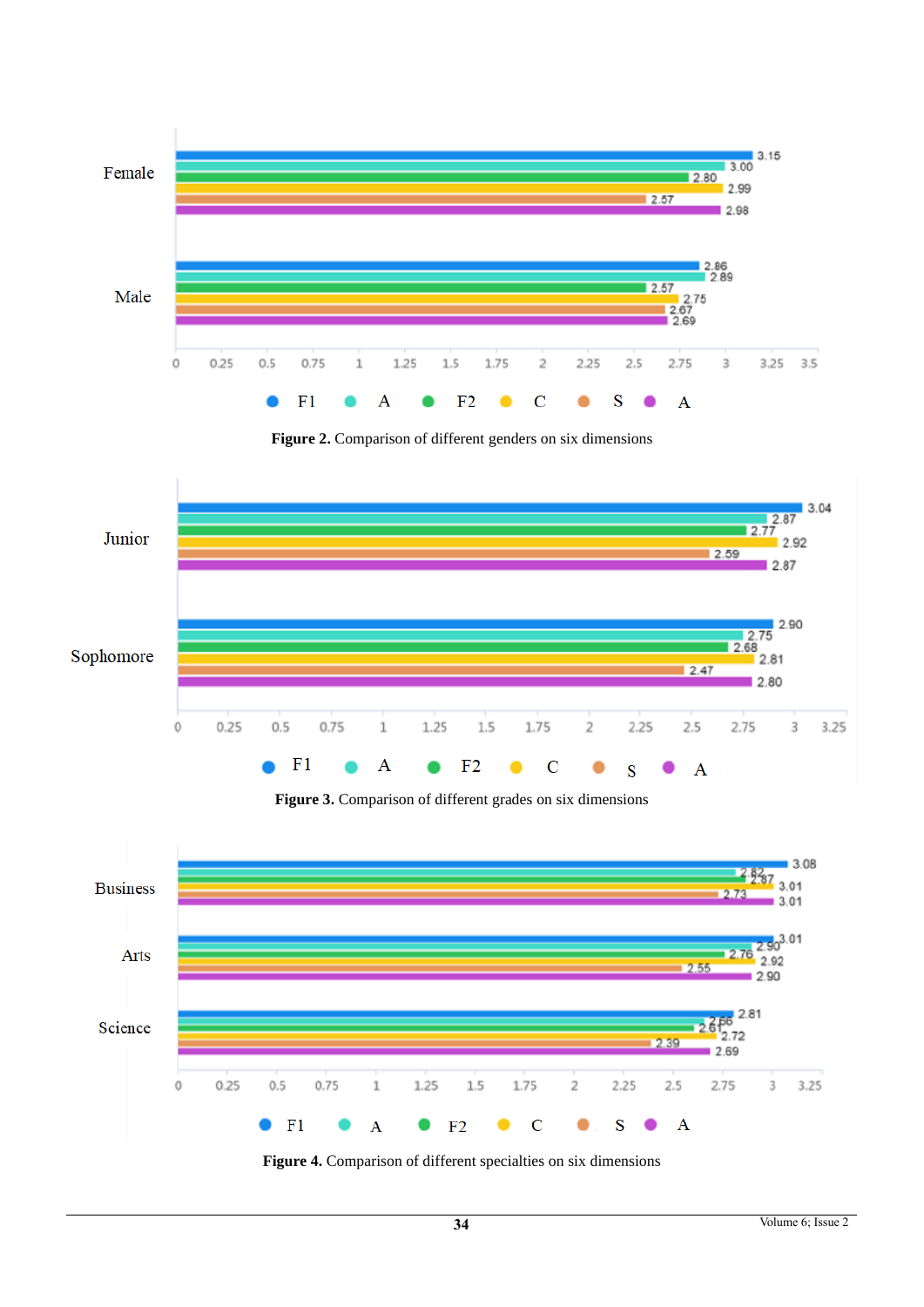# **4.2.1. Flexibility of oral expression**

As shown in **Table 7**, the mean value of flexibility dimension factors is relatively stable, and the total average of all factors (2.931) is close to the mean score (3.0), indicating that participants are at an average level in flexibility of oral expression. The standard deviation (>0.800) indicates there is difference between students. Among the six factors (in **Table 4**), the score of "being able to solve communication difficulties through inquiry and body language" (3.156) is slightly higher than the average (3.0), which shows in the discussion of familiar topics, participants can adopt appropriate expression strategies to assist communication. For example, they can check whether listeners have understood their talk by asking followup questions and confirm whether their utterance has been understood; can make accurate use of non-verbal cues such as body language in accordance with the situation and communicative needs; can solve difficulties in communication and initiate, continue as well as end conversations naturally.

|                   | Discussion on familiar topics                                   | N   | Minimum<br>value | Maximum<br>value | Average | Standard<br>deviation | Total average |
|-------------------|-----------------------------------------------------------------|-----|------------------|------------------|---------|-----------------------|---------------|
|                   | Can take appropriate measures<br>(e.g., inquiry, body language) | 422 | 1.000            | 5.000            | 3.156   | .882                  |               |
| F                 | communication<br>solve<br>to<br>difficulties                    |     |                  |                  |         |                       | 2.931         |
| E<br>$\mathbf{X}$ | initiate<br>naturally<br>Can<br>a<br>conversation               | 422 | 1.000            | 5.000            | 2.865   | .846                  |               |
| В                 | Can naturally participate in the<br>conversation                | 422 | 1.000            | 5.000            | 2.891   | .876                  |               |
| $\mathbf{I}$      | Can naturally keep talking                                      | 422 | 1.000            | 5.000            | 2.903   | .849                  |               |
|                   | Can end the<br>conversation                                     | 422 | 1.000            | 5.000            | 2.936   | .848                  |               |
| 1                 | naturally                                                       |     |                  |                  |         |                       |               |
| Т<br>Y            | Can transfer the conversation<br>naturally                      | 422 | 1.000            | 5.000            | 2.836   | .835                  |               |

**Table 7.** Characteristics of language flexibility of non-professional college students

# **4.2.2. Accuracy and coherence of oral expression**

**Table 8** shows participants' almost have correct pronunciation (2.896) and natural intonation (2.775) in daily English communication, but they are weak at the use of phonological knowledge in oral expression such as stress, liaison, reduced voice and loss of plosion (2.611). Vocabulary competence (2.846) is slightly higher than that of use of sentence structures (2.784), but they are easy to make mistakes in verb tense in oral expression (2.796). They almost can clearly and orderly use simple conjunctions to link phrases and sentences (2.905) as well as transitional sentences to organize discourse (2.934), but there are some difficulties in achieving semantic coherence through sentence transformation in oral expression (2.664) due to the lack of textual knowledge and single cohesive devices.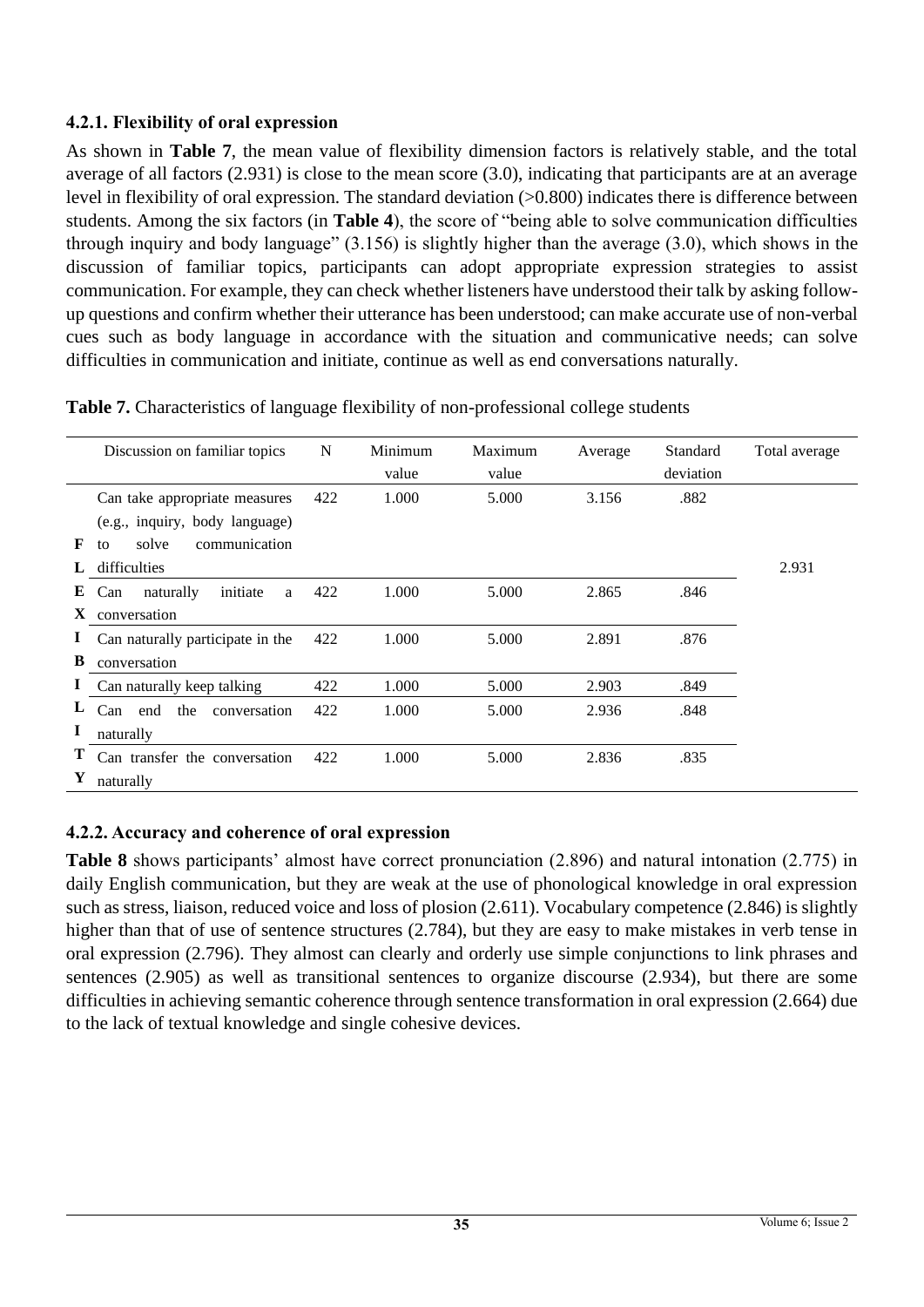|              | Discussion on familiar                        | ${\bf N}$ | Minimum | Maximum | Average | Standard  | Total average |
|--------------|-----------------------------------------------|-----------|---------|---------|---------|-----------|---------------|
|              | topics                                        |           | value   | value   |         | deviation |               |
|              | Can<br>read<br>correctly                      | 422       | 1.000   | 5.000   | 2.896   | .911      |               |
|              | words                                         |           |         |         |         |           |               |
|              | Can appropriately use                         | 422       | 1.000   | 5.000   | 2.611   | .856      |               |
| A            | stressed,<br>liaison,                         |           |         |         |         |           |               |
| $\mathbf C$  | reduced voice and loss                        |           |         |         |         |           | 2.819         |
| $\mathbf C$  | of plosion                                    |           |         |         |         |           |               |
| $\mathbf U$  | Natural intonation                            | 422       | 1.000   | 5.000   | 2.775   | .890      |               |
| $\bf R$      | Can appropriately use                         | 422       | 1.000   | 5.000   | 2.846   | .862      |               |
| $\mathbf A$  | learned<br>words                              |           |         |         |         |           |               |
| $\mathbf C$  | (phrases)                                     |           |         |         |         |           |               |
| $\mathbf Y$  | Can appropriately use                         | 422       | 1.000   | 5.000   | 2.784   | .857      |               |
|              | acquired English<br>the                       |           |         |         |         |           |               |
|              | sentence patterns                             |           |         |         |         |           |               |
|              | Can use the learned                           | 422       | 1.000   | 5.000   | 2.796   | .839      |               |
|              | tenses correctly                              |           |         |         |         |           |               |
|              | Can correctly use nouns                       | 422       | 1.000   | 5.000   | 3.024   | .872      |               |
|              | in plural                                     |           |         |         |         |           |               |
|              | Can<br>simple<br>use                          | 422       | 1.000   | 5.000   | 2.905   | .945      |               |
| $\mathbf C$  | conjunctions to connect                       |           |         |         |         |           |               |
| $\mathbf{o}$ | phrases or sentences                          |           |         |         |         |           | 2.841         |
| H            | transitional<br>Can use                       | 422       | 1.000   | 5.000   | 2.934   | .915      |               |
| ${\bf E}$    | statements to organize                        |           |         |         |         |           |               |
| $\bf R$      | discourse                                     |           |         |         |         |           |               |
| ${\bf E}$    | alter<br>Can<br>sentence                      | 422       | 1.000   | 5.000   | 2.664   | .833      |               |
| ${\bf N}$    | achieve<br>patterns<br>$\mathop{\mathrm{to}}$ |           |         |         |         |           |               |
| $\mathbf C$  | semantic coherence                            |           |         |         |         |           |               |
| ${\bf E}$    | be<br>and<br>Can<br>clear                     | 422       | 1.000   | 5.000   | 2.860   | .802      |               |
|              | organized                                     |           |         |         |         |           |               |

**Table 8.** Characteristics of accuracy and coherence of language expression on non-major college students

# **4.2.3. Scope of oral expression**

**Table 9** shows the total mean of scope for oral expression (2.499) is much lower than the average score (3.0), which is the lowest among six dimensions. It can be seen that participants are seriously deficient in the application of highly complex sentence structures (2.509) and vocabulary (2.448) in oral expression. It is difficult for them whether simple sentence pattern (2.455) or complex (2.509), actually. Vocabulary learned in College English is poorly absorbed and not used properly, and participants are not good at using relevant words and phrases to discuss familiar topics (2.581), indicating that oral expression in daily communication mainly depends on words and phrases learned in primary and secondary schools. Syntactic complexity, especially the understanding and application of long sentences, is the weakest part of NEM college students among all six dimensions for oral expression. The low use frequency of complex vocabulary acquired in College English (2.448) suggests effectiveness of College English teaching deserves great attention of both students and teachers.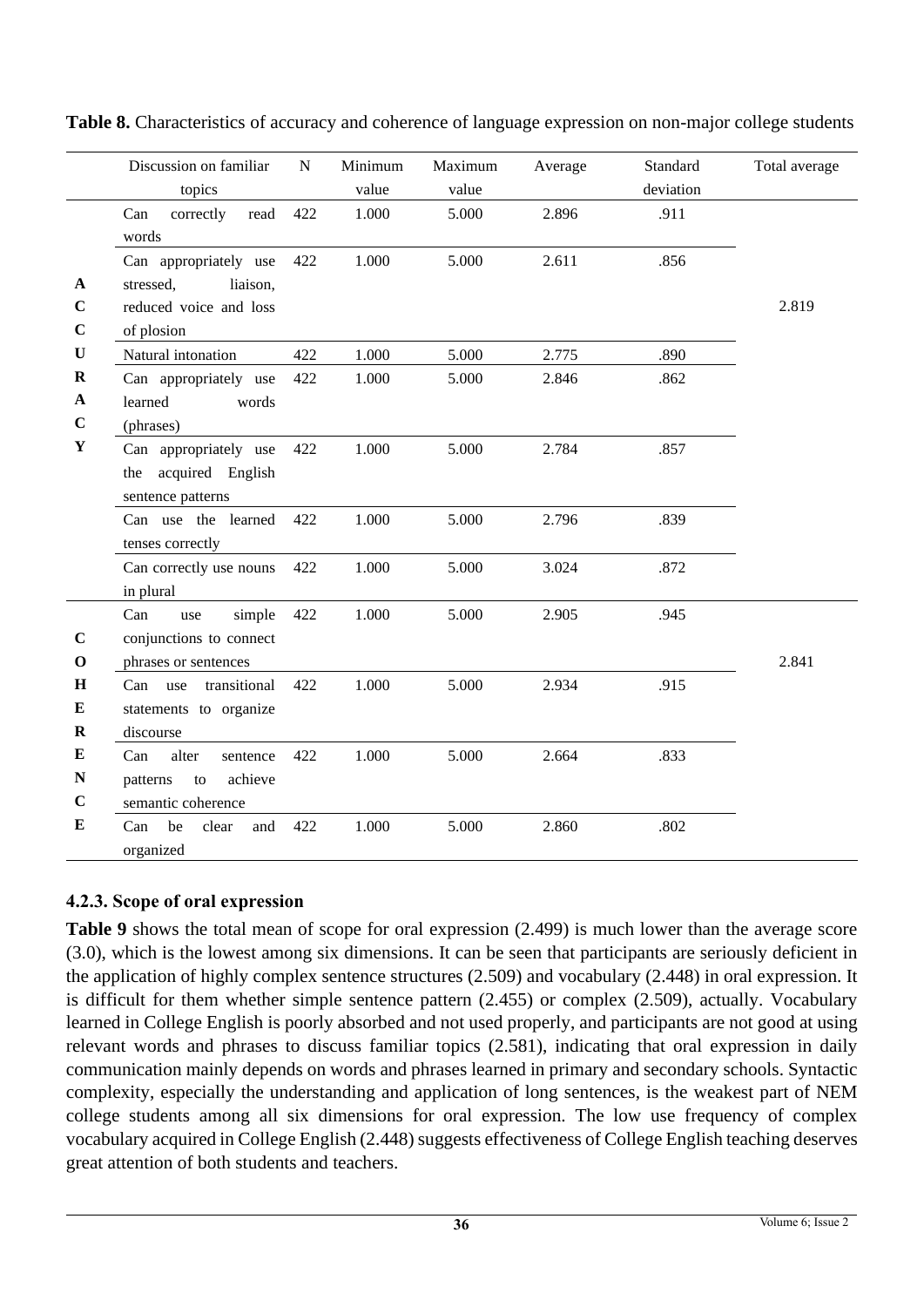|             | Discussion on familiar     | N   | Minimum | Maximum | Average | Standard  | Total average |
|-------------|----------------------------|-----|---------|---------|---------|-----------|---------------|
|             | topics                     |     | value   | value   |         | deviation |               |
|             | Can express opinions in    | 422 | 1.000   | 5.000   | 2.455   | .814      |               |
|             | simple English sentence    |     |         |         |         |           |               |
| S           | patterns                   |     |         |         |         |           | 2.499         |
| $\mathbf C$ | Can use different related  | 422 | 1.000   | 5.000   | 2.581   | .796      |               |
| $\bf{O}$    | vocabulary                 |     |         |         |         |           |               |
| P           | Can use the words I        | 422 | 1.000   | 5.000   | 2.448   | .771      |               |
| E           | learned in college         |     |         |         |         |           |               |
|             | (English)                  |     |         |         |         |           |               |
|             | Can use clauses to express | 422 | 1.000   | 5.000   | 2.509   | .803      |               |
|             | opinions                   |     |         |         |         |           |               |

**Table 9.** Characteristics of language expression breadth of non-professional college students

# **4.2.4. Fluency and appropriateness of oral expression**

**Table 10** shows the mean value of each factor of fluency is low (2.705). When discussing familiar topics, participants can almost pronounce the words fluently (2.763) but require some pause time (2.777) and some time for self-correction of errors (2.768). It is difficult for them to communicate fluently for a long time (2.600) without a certain amount of language repetition (2.616). The data from appropriateness factors analysis show that the subjects can almost use appropriate vocabulary to express politeness on specific occasions (2.827) and make simple communication in accordance with specific context (2.810), but there are certain difficulties in the proper use of language forms to express purposes and intentions (2.699), which shows language users lack of sociolinguistics knowledge and pragmatic functional knowledge, who cannot apply the knowledge to align linguistic forms with their corresponding intentions by identifying and selecting appropriate discourse to achieve their communicative purpose. Pragmatic ability is worrying.

# **4.3. Controlling factors**

To further understand the contributing factors of students' oral expression ability, 20 participants and 8 teachers were interviewed. The participants were randomly classified into two groups, 10 for each, and 30 minutes together. The interview mainly focuses on three aspects: (i) students' attitude, self-assessment and expectations to oral English learning; (ii) regular practice ways and weekly practice time; (iii) the common difficulties when expressing opinion in English. The findings were concluded as follows:

- (1) Most students have positive understanding for oral English learning.
	- 93% of them think spoken English is very important and want to improve it. Only 11% think they can speak English well, 25% often speak actively, while less than 10% actively participate in oral English activities (including CET-4 and CET-6 oral tests). This is because of weak oral expression and unable to do what they hope; less organization of oral expression activities and seldom practice in large class teaching. Some lack self-confidence, afraid of being laughed at for poor English, or is not interested in English. 45% expect to take oral English as selective courses in third and fourth year.
- (2) Students lack systematic phonological knowledge and have insufficient practice. About 50% of the respondents practice English by mobile APP, but less than one hour a week; 25% practice through online audio and video; 20% practice by reciting and talking to themselves. Only 5% communicate in English with overseas students and Chinese friends on campus, mainly based on one-way input, and rare interactions, and serious time-shortage. It is consistent with the results of Jia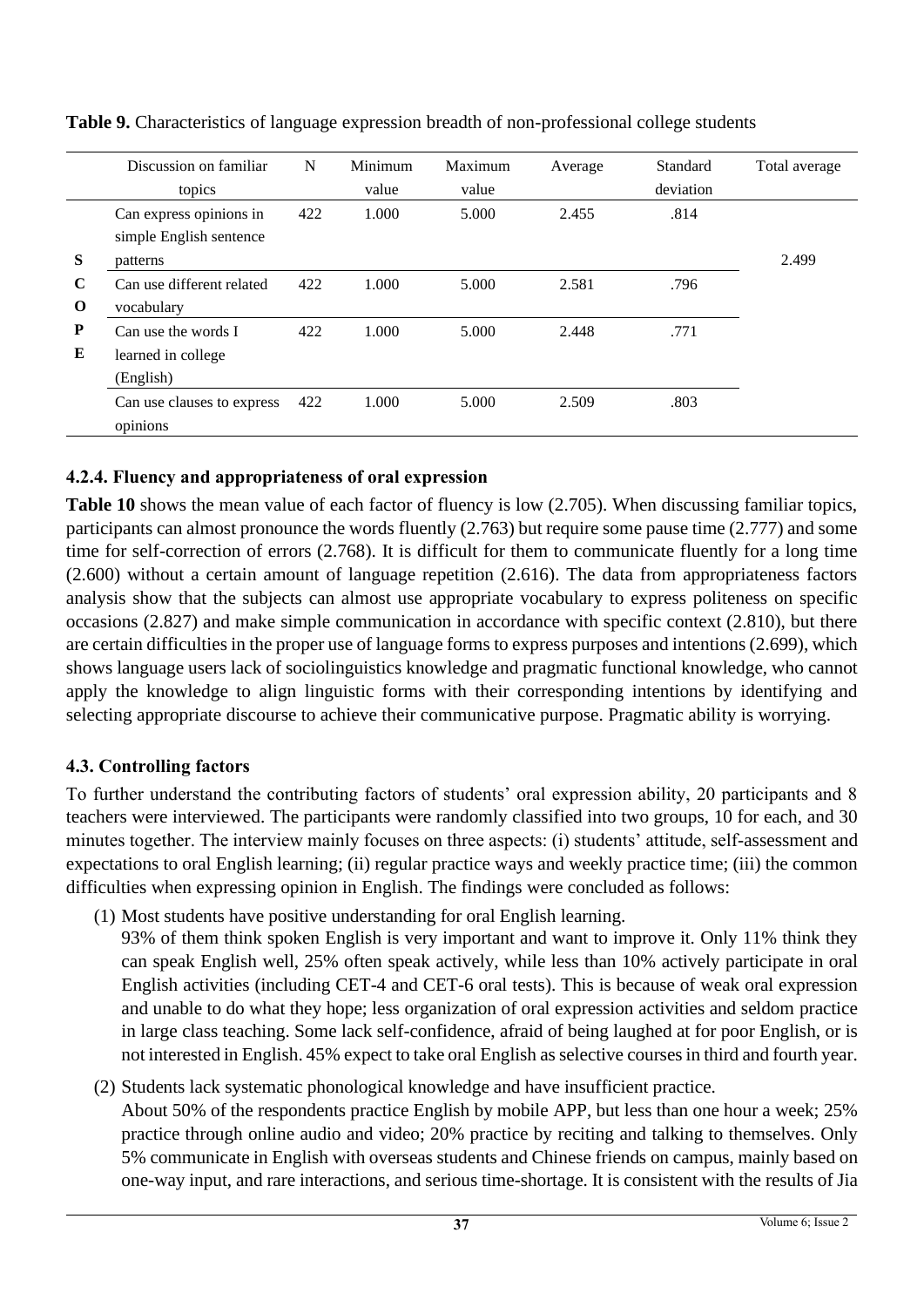and Zheng on the key factors affecting the oral English ability of college freshmen [45]. Enough time is needed for the development of foreign language competence  $[46]$ , and some experts suggest 150– 200 hours of learning should be added from the lower level to the higher level <sup>[1]</sup>. College students in the new era share more online resources based on AI, with abundant resources and convenient conditions for oral English learning and practice. But lack of systematic phonological knowledge affects autonomous learning of spoken language based on artificial intelligence; traditional way of assessment leads to low practice motivation; delayed supervision makes it difficult for students to keep up.

(3) Low efficiency of classroom teaching and insufficient internalization of language knowledge. 90% of the participants think inadequate of lexical chunks and sentence structures prevents the richness of language use. But light emphasis on reading and writing and delayed consolidation of language knowledge, less reading and accumulation of lexical chunks as well as the expression of opinions with the thinking of mother tongue are the hidden causes on the effectiveness of language learning.

|              | Discussion on familiar  | ${\bf N}$ | Minimum | Maximum | Average | Standard  | Total average |
|--------------|-------------------------|-----------|---------|---------|---------|-----------|---------------|
|              | topics                  |           | value   | value   |         | deviation |               |
|              | Have a shorter pause in | 422       | 1.000   | 5.000   | 2.777   | .911      |               |
| $\mathbf{F}$ | communication           |           |         |         |         |           |               |
| L            |                         |           |         |         |         |           | 2.705         |
| $\mathbf U$  | Can hold a longer time  | 422       | 1.000   | 5.000   | 2.600   | .832      |               |
| ${\bf E}$    | conversation            |           |         |         |         |           |               |
| ${\bf N}$    | Smooth word             | 422       | 1.000   | 5.000   | 2.763   | .870      |               |
| $\mathbf C$  | pronunciation           |           |         |         |         |           |               |
| $\mathbf Y$  | Less self-revised       | 422       | 1.000   | 5.000   | 2.768   | .865      |               |
|              | interventions           |           |         |         |         |           |               |
|              | Seldom repeat in daily  | 422       | 1.000   | 5.000   | 2.616   | .773      |               |
|              | communication           |           |         |         |         |           |               |
| $\mathbf{A}$ | Can use appropriate     | 422       | 1.000   | 5.000   | 2.699   | .837      |               |
| ${\bf P}$    | language forms          |           |         |         |         |           |               |
| ${\bf P}$    | according to different  |           |         |         |         |           | 2.779         |
| $\bf R$      | circumstances           |           |         |         |         |           |               |
| $\mathbf 0$  |                         |           |         |         |         |           |               |
| ${\bf P}$    | Can use simple language | 422       | 1.000   | 5.000   | 2.810   | .873      |               |
| $\bf R$      | to reply to different   |           |         |         |         |           |               |
| $\mathbf I$  | circumstances           |           |         |         |         |           |               |
| $\mathbf A$  | Can use polite words    | 422       | 1.000   | 5.000   | 2.827   | .875      |               |
| Т            | appropriately in        |           |         |         |         |           |               |
| E            | communication           |           |         |         |         |           |               |
| ${\bf N}$    |                         |           |         |         |         |           |               |
| E            |                         |           |         |         |         |           |               |
| ${\bf S}$    |                         |           |         |         |         |           |               |
| S            |                         |           |         |         |         |           |               |

**Table 10.** Characteristics of language fluency and appropriateness in non-professional college students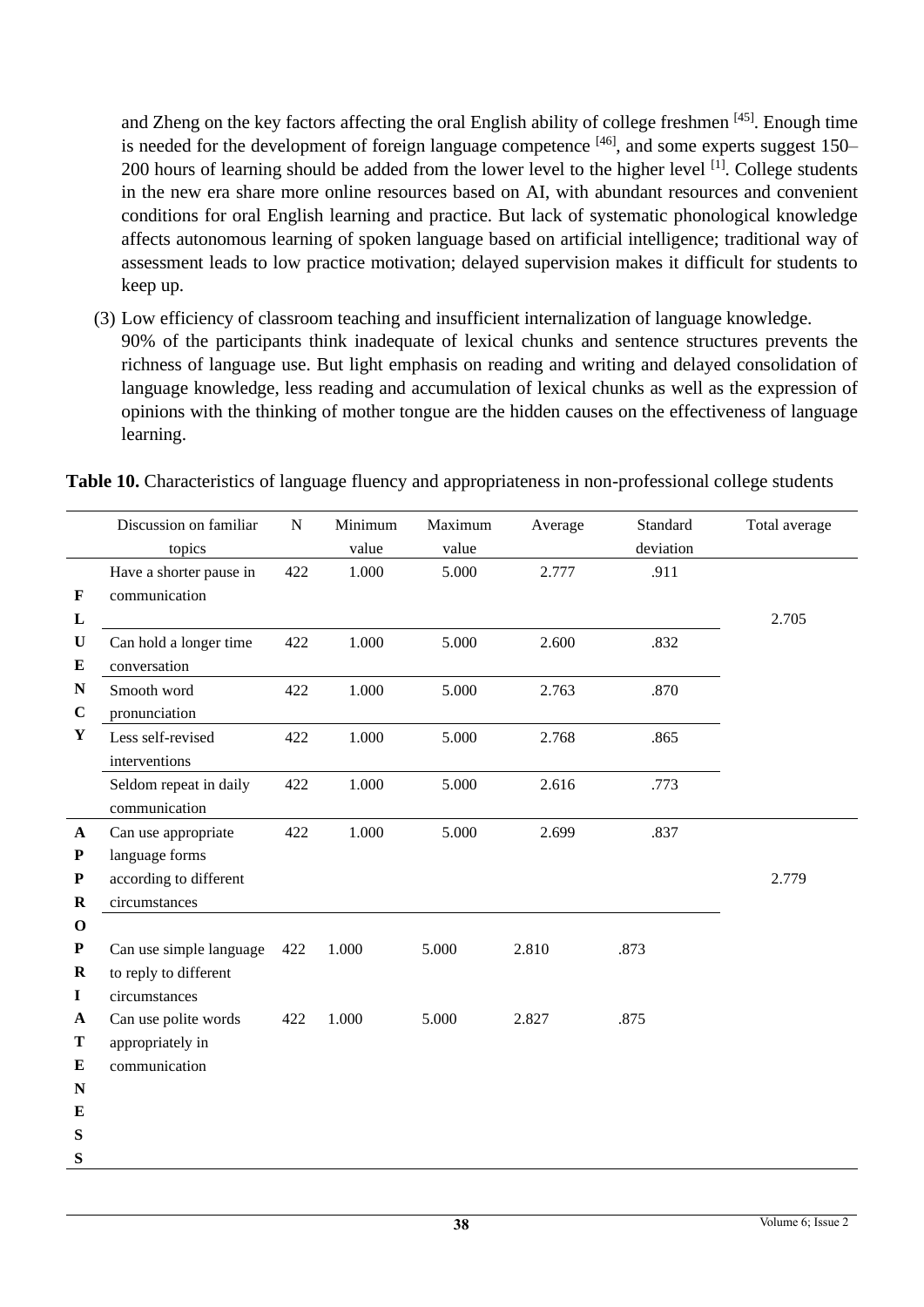(4) Limited classroom oral activities and low coverage rate on students.

90% of teachers attach importance to the development of students' oral expression competence and their own development. But teachers pay more attention to reading and writing in class because of students diversity for oral English and heavy teaching tasks. Activities of oral practice in class are limited and mainly based on the materials from textbook, with occasional supplementation and less interesting, which result in low coverage rate on students.

### **5. Conclusion**

Based on the scale for oral expression of the CSE level 5, this study mainly explored the current situation for oral expression competence of NEMCS (Second and Third year) from second-tier universities, and the differences between different majors, genders and grades through both questionnaire and interview, limiting factors are discussed. SPSS 19.0 was used for statistics analysis.

The oral expression ability of NEMCS from second-tier universities has not come to the CSE level 5. There are significant differences between genders and majors in students' oral expression ability: girls' performance is better than that of boys; business students are better than arts students, and arts students are better than science students; junior students' oral expression ability is slightly better than that of sophomore students, but there is no significant difference.

Among the six dimensions of oral English ability, the flexibility, accuracy and consistency almost reach the level of CSE 5. But the use of phonological knowledge is far from it, especially in appropriate use of stressed, liaison, reduced voice and loss of plosion in daily communication. Incorrect verb tenses and poor use of cohesive devices are common. Fluency and appropriateness barely meet the standard. But long pauses, times of self-correction and language repetition are regular, language application cannot be consistent with the specific context. Richness of language is not up to standard. Complex sentence structures and advanced vocabulary use are seriously inadequate, and knowledge acquired in college English is in low absorption.

The main influencing factors are as follows: less optimum English learning environment leading to less learning enthusiasm and low self-practice; lack of phonological knowledge and insufficient internalization of language; single-classroom teaching model and not enough practical oral communication; less focus on oral practice and training and less practice opportunities; non-specific teaching evaluation, and less guidance and supervision.

It is urgent to improve oral English teaching, and complexity, fluency and appropriateness of oral expression are the key points for the improvement of oral communication ability of non-English majors. Teachers can use CSE-SS to evaluate students' spoken language competence and clarify the target of oral language teaching <sup>[5]</sup>. Based on the real needs of students, we need to enrich teaching means, transform teaching methods, optimize curriculum setting and create a smart, effective classroom, help students use the scale for self-evaluation and establish their learning goals [1], pay attention to the combination of learning and application, promote application by learning and promote learning by evaluation [47], play the intermediary role of teachers, take production as the driving force, make scientific evaluation, guide students to selectively transform and absorb, and achieve the targets efficiently so as to improve the effectiveness of oral English classroom teaching as well as students' oral English practical ability, and promote the application and improvement of the scale.

### **Acknowledgments**

This study was financially supported by the Project "Research on Peer Education in College English Classroom Reconstruction" (GD18WZX34) and "A Study of Chinese SBUs from the Perspective of Ritual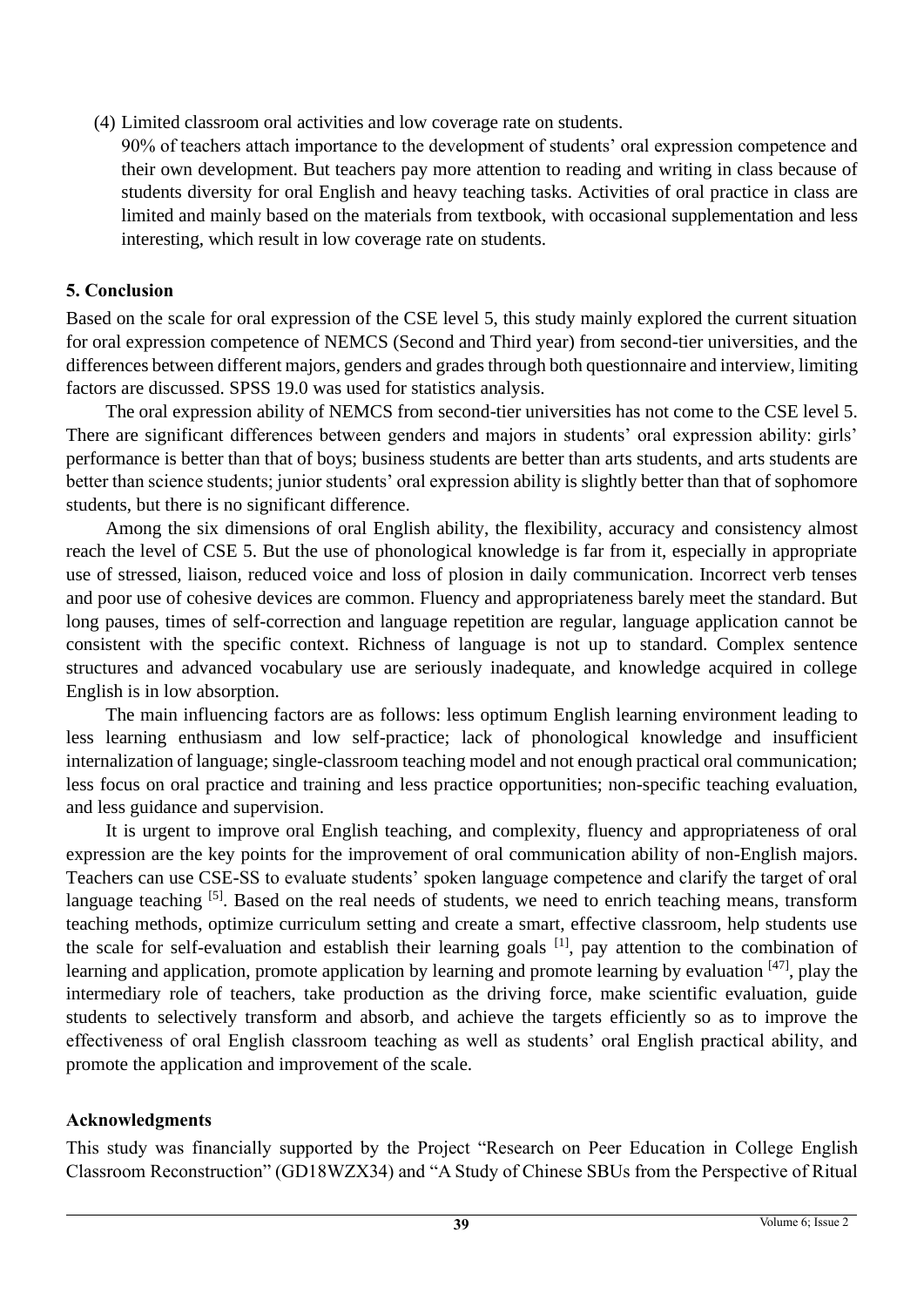Theory of Interpersonal Relations" (GD17WXZ19) supported by Guangdong Philosophy and Social Science Foundation.

#### **Disclosure statement**

The authors declare no conflict of interest.

# **References**

- [1] Liu J, 2017, Chinese English Ability Scale and English Learning. Foreign Languages in China, 2017(6): 4-11.
- [2] Jin Y, Jie W, 2020, Study on the Application and Effect of Language Ability Scale: Taking CSE Oral Scale as an Example. Foreign Language World, 2020(3): 52-60.
- [3] Liu J, Peng C, 2017, Construction of a Scientific Chinese English Competency Scale. Foreign Language World, 2017(2): 2-9.
- [4] Wang S, 2018, Application of Chinese English Competency Scale in College English Teaching. Foreign Language Education, 2018(4): 1-4.
- [5] Jin Y, Jie W, 2017, Principles and Methods of Developing Oral Scale of Chinese English Competency Scale. Foreign Language World, 2017(2): 10-19.
- [6] Wang J, 2013, Study on Task Difficulty of Descriptive Language on Chinese Competence Standard: Taking Intermediate Oral Power Table as an Example. Chinese Teaching in the World, 2013(3): 413- 423.
- [7] Yang H, Zhu Z, Fang X, 2011, Proficiency Descriptive Language Factor Analysis and Competency Classification: A Practical Study on the Establishment of Language Competency Scale. Modern Foreign Languages, 2011(2): 151-161.
- [8] Jie W, 2019, Study on the Interface between Oral English Test and Chinese English Proficiency Scale: Taking CET-SET 4 as an Example. Foreign Language World, 2019(1): 71-80.
- [9] Wang H, 2020, A Study on the Validity of the Oral Sub-Scale of the Chinese English Competence Scale: A Text-Based Mining Method. Journal of Xi'an Foreign Studies University, 2020(2): 69-74.
- [10] Zhang X, Jin Y, 2019, Effect of Scoring Scale on Conjunctive Validity of Oral Examinations: A Perspective of Interactive Conjunctive Theory. Foreign Languages World, 2019(1): 61-70.
- [11] Wang L, Zhou D, 2004, Twelve Years of Oral English Studies in My Country: A Review and Current Situation. Foreign Languages, 2004(6): 7-14.
- [12] Bygate M, 1987, Speaking, Oxford University Press.
- [13] Levelt WJ, 1999, Models of Word Production. Trends in Cognitive Sciences, 3(6): 223-232.
- [14] Kormos J, 2011, Task Complexity and Linguistic and Discourse Features of Narrative Writing Performance. Journal of Second Language Writing, 20(2): 148-161.
- [15] Bachman LF, 1990, Fundamental Considerations in Language Testing. Oxford University Press, Oxford.
- [16] Bachman L, Palmer A, 2010, Language Assessment in Practice. Oxford University Press, Oxford.
- [17] Fulcher G, Reiter RM, 2003, Task Difficulty in Speaking Tests. Language Testing, 20(3): 321-344.
- [18] Yang H, Zhu Z, Fang X, 2012, A Study on the Common Scale of Chinese Language Competency Levels: A Study on Theory, Methods and Empirical Study. Shanghai Foreign language Education Press,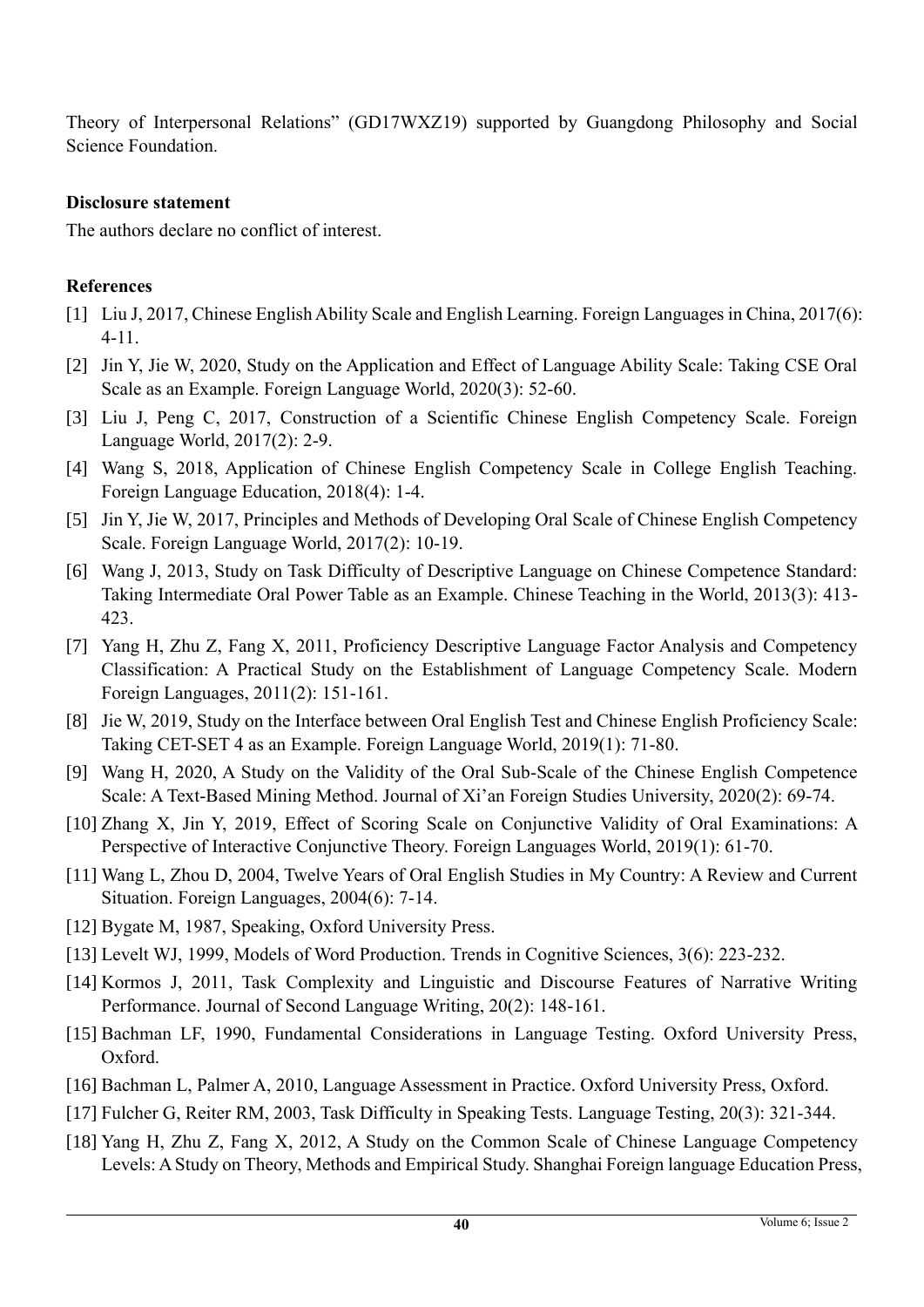Shanghai.

- [19] Leather J, 1999, Second Language Speech Research: An Introduction. Language Learning, 1999(1): 1-56.
- [20] Zhan S, Sun Y, 2020, A Review of Oral English Studies in China for 55 Years. Journal of Chongqing Jiaotong University (Social Sciences Edition), 15(01): 123-126.
- [21] Wu Q, 2011, Ten Years of Oral English Studies in China: Current Situation and Reflections: Statistical Analysis of Nine Core Journals of Foreign Languages (1999-2009). Journal of Chengdu Normal University, 27(01): 110-114.
- [22] Yang R, 2013, Review and Reflection: A Review of Oral English Studies in China (1949-2012): Statistical Analysis Based on 14 Core Journals of Foreign Languages. Journal of Hubei University of Education, 30(11): 21-24.
- [23] Liu J, 2010, Study on Multi-level Rasch Model of Scoring Human Effect. Modern Foreign Languages, 33(02): 185-193, 220.
- [24] Li Y, Guan D, 2016, Study on the Effects of Rater Training for PETS Speaking Tests with Many-Facet Rasch Model. Foreign Language Learning Theory and Practice, 2016(03): 45-50.
- [25] Cai J, Chen J, 2019, Usage-Based Approaches to Research on VACs in English as an L2. Journal of Beijing International Studies University, 41(5): 4-17.
- [26] Chen P, 2008, A Study on English Teaching Based on Oral Fluency Theory at Home and Abroad. Foreign Language World, 2008(03): 40-47.
- [27] Chen S, Zhu J, 2010, A Web Platform Based on Audioblogs for College Oral English Teaching and Research. Foreign Language World, 2010(1): 65-70.
- [28] Li N, Hu W, 2014, ESP Oral English Instructional Design for Non-English Major Graduates Based on Needs Analysis. Foreign Language Education, 2014(03): 52-55.
- [29] East M, 2016, Innovation in Rubric Use: Exploring Different Dimensions. Assessing Writing, 30.
- [30] Yu H, 2020, Study on the Dynamic Development of Chinese Learners' Oral English Fluency: On the Interaction Relationship between Complexity, Accuracy and Fluency. Foreign Languages World, 2020(02): 81-89.
- [31] Wang W, 2016, The Effect of Verbal Correction Feedback: Meta-Analysis of 25 Western Empirical Studies. Foreign Language Teaching and Research, 48(02): 274-286, 321.
- [32] Wang H, 2019, A Study on the Structural Equation Model of the Relationship between Learner Factors and Oral English Achievement. Foreign Language Learning Theory and Practice, 2019(04): 17-26.
- [33] Xing J, 2019, A Study on the Influence of Task Complexity on Oral Output of Non-English Major Students. Foreign Languages Research, 36(05): 64-69.
- [34] Tang W, 2012, An Analysis of Demotivators in Non-English Major College Students' English Learning. Foreign Language Education, 2012(1): 72-77.
- [35] Zhang J, 2006, Emotional Attribution of Subject Behavior in Interactive Communication Activities: Investigation and Analysis on the Development of English Oral Ability of Non-English Major College Students. Foreign Language and Foreign Language Teaching, 2006(7): 25-29.
- [36] Liu Z, 2009, The Price Strategy of Selling Fried Dough Sticks. Mass Commerce: Venture Edition, 2009(4): 22-23.
- [37] Xing J, Luo S, 2015, The Effects of Task Complexity on Chinese Learners' Language Production: A Synthesis and Meta-Analysis. Applied Research on English Language, 4(2): 96-109.